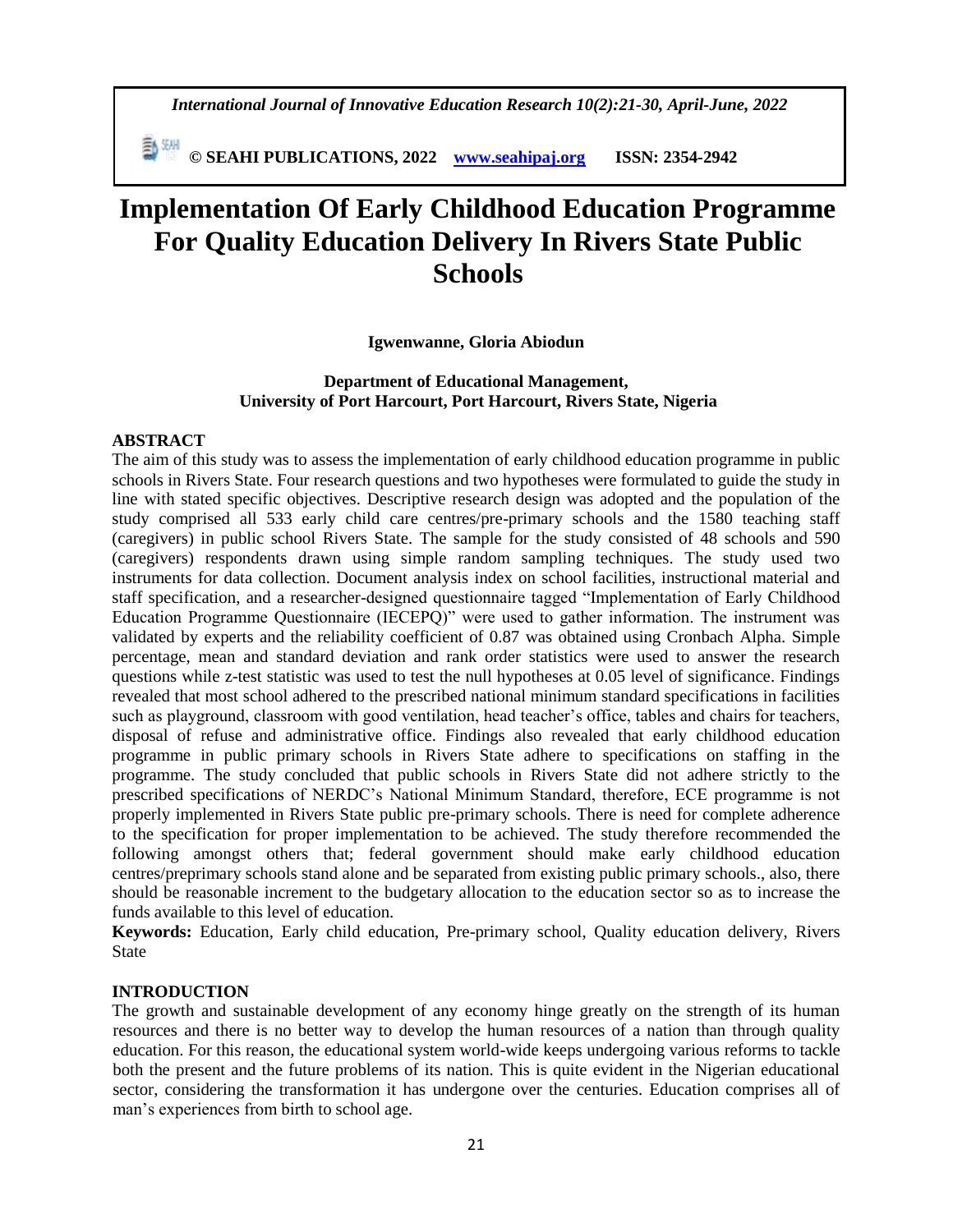These experiences are drawn first from parents' unsystematic curriculum and the more organized setting of the school. The early years of a child's life are crucial for his affective, cognitive and physical development. This is between the ages of 0-6 years. The education received during this period, whether formal or informal is referred to as Early Childhood Education (ECE). The origin of Early Childhood Education in Nigeria could be traced to the gathering of pre-school age children by the wives of the missionaries during Sunday schools in the 19th century (Akinbote, Osuji & Salawu, 2014). This was in the colonial era, when the education sector was solely managed by the missionaries.

When the colonial administration eventually intervened in the educational sector, infant classes were included in the re-organized public primary education. The infant classes were preparatory classes for the junior primary, but they were not properly regulated. With the introduction of Universal Primary Education (UPE) in 1955 in the Western region, the infant classes were eliminated from the public primary schools. Primary education was reduced to six (6) years as against the former eight (8) years. The regional government probably did not see the need to introduced formal education to pre-school age children. This made the preparatory schools run by private individuals and groups to expand. Early Child Education therefore, became an exclusive of the private sector till 1999, when Universal Basic Education (UBE) was introduced.

In 2004, the UBE programme included children of pre-school age in the primary level of education which was formally referred to as Early Childhood Care Development Education (ECCDE) programme or Pre-Primary Education. It was saddled with the care and developmental changes in children below the official school age (6yrs). Early Childhood Care is divided into stages namely:

- Daycare, Creche or Playgroup 0-3 years (Home based or Centre based).
- $\triangleright$  Nursery school 3-5 years
- The kindergarten 5-6 years (Akinbote, et al. 2014).

The primary objective of Early Childhood Care Development Education programme (ECCDE) is to promote childhood learning and development. The process will also help identify health challenges in children as well as monitor behavioural problems. Assessing the implementation of ECCDE programme involves taking a close look at all efforts directed towards the achievement of goals of the programme by stakeholders.

Universal Basic Education is the Nigerian government's intervention for the actualization of Education for All (EFA). Education for All is a UNESCO international initiative, launched at Jomitien, Thailand in 1990 to guarantee Universal Basic Education to every citizen irrespective of nationality, race, sex, age, status or disabilities (Aja, Eze & Nick, 2014). One of the goals of EFA programme is to expand early childhood care and education for the most vulnerable children. The goals were set in the year 2000, for 2015. Only a third of the countries that made the declaration at Jomitien achieved all of the goals. Nigeria was not one of them (key findings of the Global Monitoring Report GMR, UNESCO 2015).

Rivers State, like other Nigerian states is not left out in the efforts to achieve the EFA goals. ECCDE programme was established in the state by UNICEF in 1997 with 17 centres across the state, although, most of the centres have folded up due to dilapidated structures and poor maintenance. In 2008, ECCDE was launched by the wife of the then governor, Dame Judith Amaechi through a Non-governmental Organization, called the Empowerment Support Initiative (ESI). With the introduction of UBE, several early childhood education centres sprang up, especially those run by private individuals or groups. Preprimary classes were also established in already existing public primary schools. Presently, the educational system in Nigeria is structured into:

- $\triangleright$  Early child care and development aged 0-4 years;
- Basic education aged 5-15 years. It encompasses pre-primary 1 year, 6 years of primary education and 3 years of Junior Secondary Education;
- $\triangleright$  Post-Basic Education of 3 years.
- $\triangleright$  Secondary schools and Technical Colleges; and
- $\triangleright$  Tertiary Education provided in colleges of education, monotechnics, polytechnics and the universities (FRN, 2013)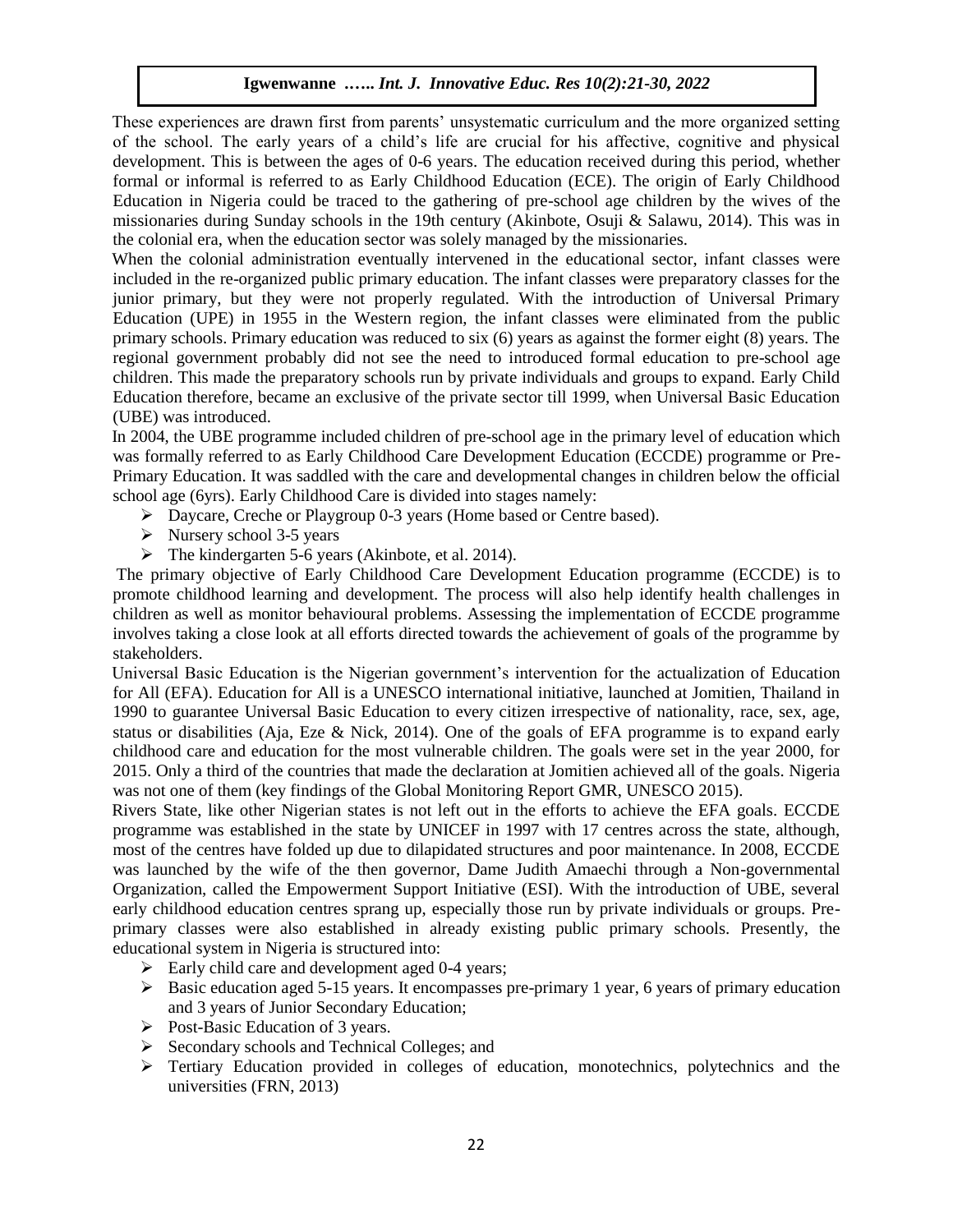The basic education, (1 year pre-primary inclusive), to be provided by the government shall be compulsory, free, universal and qualitative. The objectives of the 1-year pre-primary education include a smooth transition from home to the school; and to provide adequate care for the child while the parents are at work. In order to enhance the successful implementation of the ECE programe, National Minimum Standards curriculum and guidelines were developed. They will serve as benchmarks for measuring improvements and used to resolve issues relating to quality. It is imperative to note that when specifications to standards are not strictly adhered to, attainment of the goals and objectives of educational programme will become impossible.

The National Minimum Standard has been prescribed by the Nigerian Educational Research and Development Council (NERDC) in collaboration with United Nations International Children's Emergency Fund (UNICEF). Adherence to the Minimum Standard will ensure adequate physical facilities that are in good condition, the use of appropriate instructional materials; the right staffing, in quality and quantity and effective school supervision. In addition to the aforementioned, there will be constant need to address challenges that may arise in the process of implementation. It is in the light of these that this study is concerned with the assessment of the implementation of polices and guidelines on ECE in public schools in Rivers State, thereby assessing the efforts of all stakeholders of ECE.

# **Statement of the Problem**

The Nigerian educational system is often rated below world class. It has been described by many as being mediocre. This has greatly reduced the value of our human resources. Little wonder, Nigeria fell among the 'E9' countries. These are countries of the world with very high population and with a large percentage of their population being illiterate adults. This is a reflection of the quality of education in our schools. To have a high percentage of our adults, termed 'illiterate' i.e., inability to read or write, is an indication of the poor outcome of our Early Childcare development and basic level of education, since these are where the rudiments of reading and writing are learned. By mere observation, one can tell the deplorable state of some public schools, where basic facilities are either not available or in bad state. Effective teaching and learning are difficult to achieve when the environment is not conducive and educational resources are lacking. Again, in spite of the free education and the down turn in the economy in recent time, the patronage to private schools, especially regarding early childhood education (ECE) is still very high. However, the government and other education stakeholders are clearly no mediocre in formulating goals and objectives. It is the implementation of these laudable goals that seems to be a herculean task. The achievement of well laid down educational objectives entails careful planning. In the planning process, the implementation phase is most vital in actualizing set goals. Difficulty in achieving set goals usually arises when there is a wide gap between policy formulation and policy implementation. The assessment of the implementation of guidelines on ECE, such as availability of physical resources, teacher qualification, staffing, supervision, teacher/pupil ratio, etc. will help ascertain the possibility of achieving the laudable policies of ECE in Rivers State. Assessing the implementation of early childhood education programme in public schools in Rivers State is therefore the thrust of this study.

#### **Aim and Objectives of the Study**

This study was aimed at assessing the implementation of early childhood education programme in public schools in Rivers State. Specifically, the study sought to achieve the following objectives;

1. To find out the extent of adherence to specifications with the physical facilities available for the implementation of ECE in public schools in Rivers State

2. To investigate the extent of adherence to specifications concerning staffing in Rivers State public schools with ECCDE centres.

3. To find out the frequency of supervision for the implementation of Early Childhood Education programme in public schools in Rivers State.

4. To examine the challenges impeding the implementation of ECCDE programme in public schools in Rivers State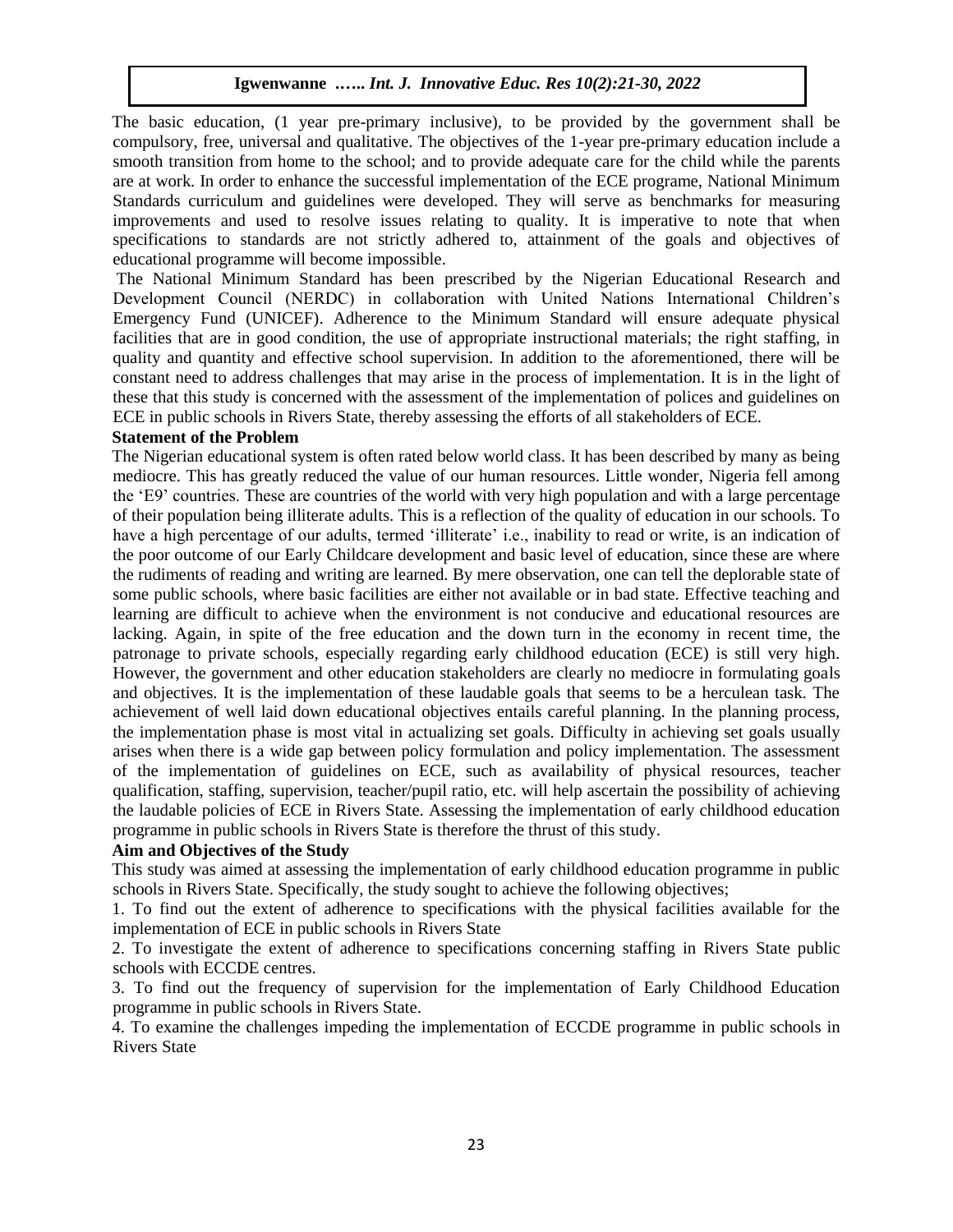# **Research Questions**

The following research questions guided this study.

1. To what extent are the physical facilities available for the implementation of ECCDE programme in public schools in Rivers State?

2. To what extent do public schools in Rivers State adhere to specifications concerning staffing in ECCDE programme?

3. To what extent are ECCDE centres in Rivers State public schools supervised for quality assurance?

4.What are the challenges impeding the implementation of ECCDE programme in Rivers State?

# **Hypotheses**

The following hypotheses were formulated to guide this study and tested at 0.05 level of significance: 1.There is no significant difference between the mean scores of male and female caregivers in the supervision of schools in Rivers State for quality assurance.

2. There is no significant difference between the mean scores of male and female caregivers in the challenges impeding the implementation of ECCDE programme in Rivers State.

# **METHODOLOGY**

Descriptive research design was adopted for this study. The population comprised all 533 early child care centres/pre-primary schools and the 1580 teaching staff (caregivers) in public school Rivers State. The 1580 teaching staff served as the respondents. The sample size for the study consisted of 48 schools and 590 (caregivers) respondents. Using the simple random sampling technique, three (3) local government areas were selected and 48 schools were drawn from these local government areas. The study used two instruments for data collection. Document analysis index on school facilities, instructional material and staff specification, and a researcher-designed questionnaire tagged Implementation of Early Childhood Education Programme Questionnaire (IECEPQ) were used to gather information. The instrument was structured on a modified four (4) point Likert type scale of Very High Extent (VHE), High Extent (HE), Low Extent (LE), and Very Low Extent (VLE) with ratings of 4, 3, 2, and 1 respectively. The instrument was validated by three experts in Educational Management and measurement and evaluation in Educational Psychology, Guidance and Counselling Departments University of Port Harcourt. Cronbach Alpha test retest was used to determine the internal consistency of the instrument yielding the reliability coefficient index of 0.87. The researcher administered the instrument with assistance of two trained research assistants. They were trained on how to administer the instruments. The total number of questionnaires administered were 590, and same retrieved manually by the researcher with the two researcher assistants helping. Percentages, mean, standard deviation and rank order were conducted to answer research questions while the null hypotheses were tested at 0.05 significant level, using z-test. The mean of 2.50 was used as a criterion mean. Therefore, mean of 2.50 and above was accepted, while below 2.50 was rejected as implementation of early childhood education programme in public schools in Rivers State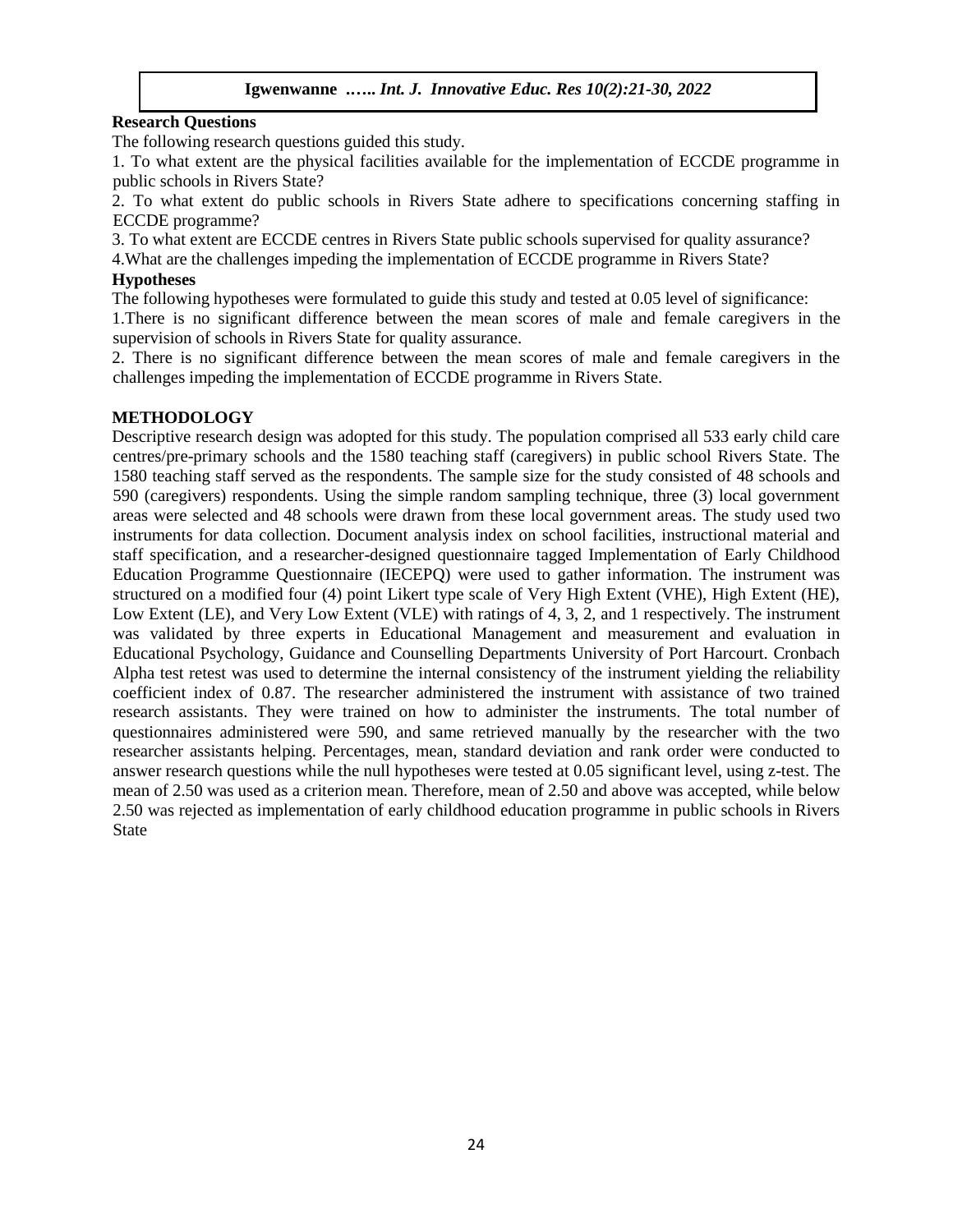#### **RESULTS**

The results of the data analysis are shown in tables 1, 2, 3, 4, 5 and 6 according to research questions and hypotheses.

**Research Question 1**. *To what extent are the physical facilities available for the implementation of ECCDE programme in public schools in Rivers State?* 

**Table 1: Frequency and percentage representation on the extent physical facilities are available for the implementation of early childhood education programme in public schools in Rivers State** 

| S/N            | <b>Availability of physical facilities</b>                  | Available 48 (%) | Not Available 48 (%) |
|----------------|-------------------------------------------------------------|------------------|----------------------|
| $\mathbf{1}$   | Well fenced school compound                                 | 30(62.5%)        | 18(37.5%)            |
| $\overline{2}$ | A play ground with grass or sand                            | 45(93.8%)        | $3(6.2\%)$           |
| 3              | Standard classroom with built<br>in shelves or cupboard     | 30(62.5%)        | 18(37.5%)            |
| 4              | Well ventilated classroom                                   | 38(79.2%)        | $10(20.8\%)$         |
| 5              | Suitable tables for 25 children                             | 32(66.7%)        | $16(33.3\%)$         |
| 6              | Suitable chairs for 25 children                             | 30(62.5%)        | 18(37.5%)            |
| 7              | Playground with merry-go round                              | 19(39.6%)        | 29(60.4%)            |
| 8              | Playground with swing and slides                            | $20(41.7\%)$ .   | 28(58.3%)            |
| 9              | A hard surface to wheel toy safe<br>for pupils              | 30(62.5%)        | 18(37.5%)            |
| 10             | Head teacher's office                                       | 45(93.8%)        | $3(6.2\%)$           |
| 11             | Table with drawers and chairs<br>for teachers               | 40(83.3%)        | 8(16.7%)             |
| 12             | Good source of water                                        | 30(62.5%)        | 18(37.5%)            |
| 13             | Good source of electricity supply                           | 32(66.7%)        | 16(33.3%)            |
| 14             | Cistern toilet with hand wash basin                         | 34(70.8%)        | $14(29.2\%)$         |
| 15             | A good point for disposing refuse with<br>well covered bins | 40(83.3%)        | 8(16.7%)             |
| 16             | Administrative offices                                      | 40(83.3%)        | 8(16.7%)             |
| 17             | Sick Bay with first aid equipment                           | 20(41.7%)        | 28(58.3%)            |
|                | <b>Grand Average</b>                                        | 32.65(68%)       | 15.35(32%)           |

Table 1 showed the physical facilities available to implement early childhood education programme in public schools in Rivers State. These include; well fenced school compound (62.5%),a playground with grass or sand  $(43.8\%)$ , standard classroom with built in shelves or cupboard  $(62.5\%)$ , well ventilated classroom (79.2%), suitable table for 25 children (66.7%),suitable chairs for 25 children (62.5%), playground with merry-go round (39.6%), playground with swing and slides (41.7%), a hard surface to wheel toy safe for pupils (62.5%), head teacher's office (93.8%), table with drawers and chairs for teachers (83.3%), good source of water (62.5%), good source of electricity supply (66.7%), cistern toilet with washing hand basin (70.8%), a good point for disposing refuse with well covered bin (83.3%), administrative office (83.3%), and sick bay with first aid equipment (20%). The aggregate percentage showed that physical facilities are available to a moderate extent (Available: 68%), this implies that physical facilities are moderately available for the implementation of early childhood education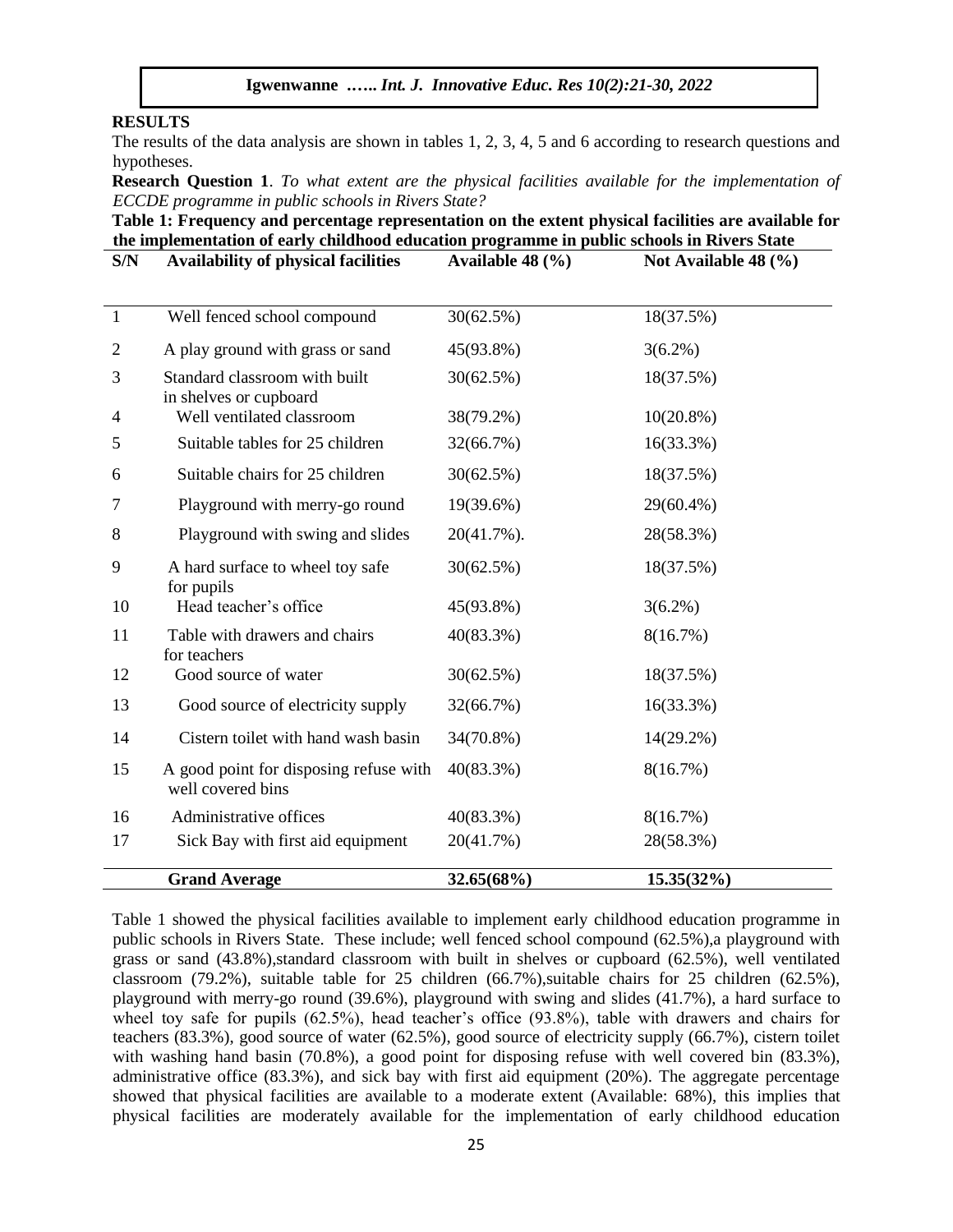programme in Rivers State. It was also observed that some facilities like swings, slides where available were being shared with pupils of the primary level. This does not give the pupils of ECE ample time with playground equipment.

**Research Question 2**. *To what extent do public schools in Rivers State adhere to specifications concerning staffing in ECCDE programme?* 

**Table 2: Frequency and percentage representation on specification for staffing in** the **implementation of early childhood education programme in public schools in Rivers State** 

| S/N | Specification concerning staffing in<br><b>ECCDE</b> programme | Available $48\frac{6}{6}$ | Not Available $48\frac{6}{6}$ |
|-----|----------------------------------------------------------------|---------------------------|-------------------------------|
| 18  | One caregiver per 25 children                                  | 38(79.2%)                 | $10(20.8\%)$                  |
| 19  | One helper per 25 children                                     | 38(79.2%)                 | $10(20.8\%)$                  |
| 20  | Fit security personnel                                         | 32(66.7%)                 | 16(33.3%)                     |
| 21  | Qualified head teacher                                         | 40(83.3%)                 | 8(16.7%)                      |
| 22  | Staff movement register                                        | 42(87.5%)                 | 6(12.5%)                      |
|     | <b>Grand Average</b>                                           | $38(79.2\%)$              | $10(20.8\%)$                  |

Table 2 has shown that early childhood education programme in public primary schools in Rivers State adhere to specification concerning staffing. These include; one caregiver and one helper per 25 children of 0-3years (79.2), one caregiver and one helper per 25 children of 3-5years (79.2), fit security personnel (66.7%), head teacher (83.3%), and staff movement register (87.5%). The aggregate percentage of 79.2% (Available) showed that early childhood programme in public primary schools in Rivers State adhere to specification concerning staffing, against 20.8% (Not Available).

**Research Question 3**. *To what extent are ECCDE centres in Rivers State public schools supervised for quality assurance?*

**Table 3: Weighted mean and standard deviation scores of male and female teaching staff of early childhood education on the extent to which school supervision for quality assurance helps in the implementation of early childhood education programme in public schools in Rivers State.**

| S/N | The number of times                                                     | $Male = 98$    |                 |                           | Female $= 492$  | $X_1 + X_2$ | Rank            | <b>Decision</b> |
|-----|-------------------------------------------------------------------------|----------------|-----------------|---------------------------|-----------------|-------------|-----------------|-----------------|
|     | <b>ECCDE</b> centres are                                                | $\mathbf{X}_1$ | SD <sub>1</sub> | $\overline{\mathbf{X}_2}$ | SD <sub>2</sub> |             | Order           |                 |
|     | supervised for quality                                                  |                |                 |                           |                 |             |                 |                 |
|     | assurance                                                               |                |                 |                           |                 |             |                 |                 |
| 23  | Head teachers carry out<br>supervision daily.                           | 3.4            | 0.98            | 3.38                      | 0.89            | 3.39        | 3rd             | <b>VHE</b>      |
| 24  | Time book is available<br>and being checked by<br>head teacher          | 3.3            | 1.16            | 3.51                      | 0.73            | 3.41        | 2 <sup>nd</sup> | <b>VHE</b>      |
| 25  | Regular visit from external 3.41<br>supervisors                         |                | 0.84            | 3.19                      | 0.79            | 3.30        | 4 <sup>th</sup> | <b>VHE</b>      |
| 26  | Inspection report available<br>and in use                               | 3.63           | 0.89            | 3.38                      | 0.55            | 3.51        | 1 <sup>st</sup> | <b>VHE</b>      |
| 27  | Seminar/workshop are<br>organized for teachers                          | 3.19           | 0.81            | 3.32                      | 0.59            | 3.26        | 5 <sup>th</sup> | VHE             |
| 28  | Regular Up<br>to date<br>Training required for<br><b>ECCDE</b> teachers | 3.16           | 0.74            | 3.12                      | 0.80            | 3.14        | 6 <sup>th</sup> | <b>HE</b>       |
|     | <b>Grand Average</b>                                                    | 3.35           | 0.90            | 3.32                      | 0.73            | 3.34        |                 | VHE             |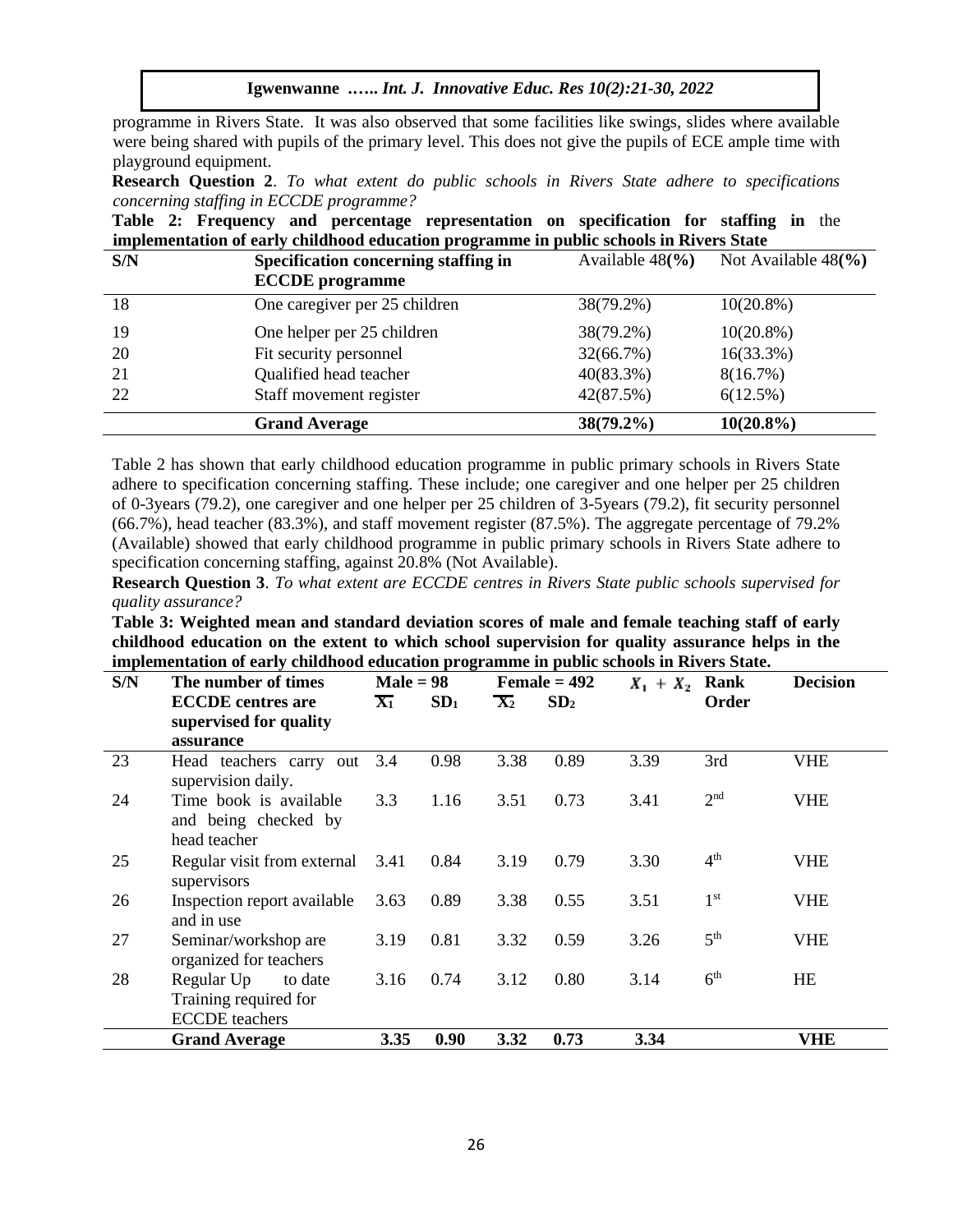Table 3 showed that the items 23-28 have their various mean scores above the criterion mean of 2.50. It was therefore agreed by both male and female respondents that the schools are often visited for supervision for quality assurance. In the following order: Inspection reports are available and in use; time book is available and being checked by head teacher; Head teachers carry out supervision daily; regular visits by external supervisors; seminars/workshops are organized for teachers; and regular up to date training are required for ECE teachers. Since the grand mean of 3.34 is clearly above the criterion, the result therefore indicates that ECCDE centres in public schools in Rivers State are supervised for quality assurance to a very high extent.

**Research Question 4**. *What are the challenges impeding the implementation of ECCDE programme in Rivers State?* 

**Table 4: Weighted mean and standard deviation scores of male and female teaching staff of early childhood education on challenges impeding the implementation of early childhood education programme in public schools in Rivers State**

| S/N | <b>Challenges of implementing</b>                          | $Male = 98$    |                 |                           | Female $= 492$  | $X_1 + X_2$ | Rank            | <b>Decision</b>   |
|-----|------------------------------------------------------------|----------------|-----------------|---------------------------|-----------------|-------------|-----------------|-------------------|
|     | <b>ECE</b> programme                                       | $\mathbf{X}_1$ | SD <sub>1</sub> | $\overline{\mathrm{X_2}}$ | SD <sub>2</sub> |             | Order           |                   |
| 29  | of<br>finance<br>The<br>supply<br>(funding) is inadequate. | 2.94           | 1.21            | 2.93                      | 1.02            | 2.94        | 7 <sup>th</sup> | Agree             |
| 30  | Teachers' remuneration is<br>poor                          | 3.32           | 0.62            | 3.04                      | 1.07            | 3.18        | 3 <sup>rd</sup> | Agree             |
| 31  | ECE<br>for<br>Planning<br>programme is poor                | 3.38           | 0.62            | 2.63                      | 1.01            | 3.01        | 5 <sup>th</sup> | Agree             |
| 32  | Bribery is a problem                                       | 3.07           | 1.12            | 2.93                      | 1.01            | 3.00        | 6 <sup>th</sup> | Agree             |
| 33  | There is corruption in the<br>system                       | 3.30           | 1.16            | 3.19                      | 0.79            | 3.25        | 2 <sup>nd</sup> | Agree             |
| 34  | Facilities are not well<br>maintained                      | 3.16           | 0.74            | 3.12                      | 0.89            | 3.14        | 4 <sup>th</sup> | Agree             |
| 35  | There are no accurate<br>statistical data                  | 3.63           | 0.89            | 3.38                      | 0.89            | 3.51        | 1st             | Strongly<br>Agree |
|     | <b>Grand Average</b>                                       | 3.26           | 0.96            | 3.03                      | 0.95            | 3.15        |                 | Agree             |

Table 4 showed that items 29-35 have their mean scores above the criterion mean of 2.50. Therefore, the items listed were agreed by respondents as challenges impeding the implementation of early childhood education programme in public primary schools in Rivers State. In summary, the challenges faced by head teachers in the implementation of early childhood education programme in public primary schools in Rivers State, include: The supply of finance (funding) is inadequate, teachers decry poor remuneration, planning for ECE programme is poor, bribery is a problem, there is corruption in the system, facilities are not well maintained, and there are no accurate statistical data.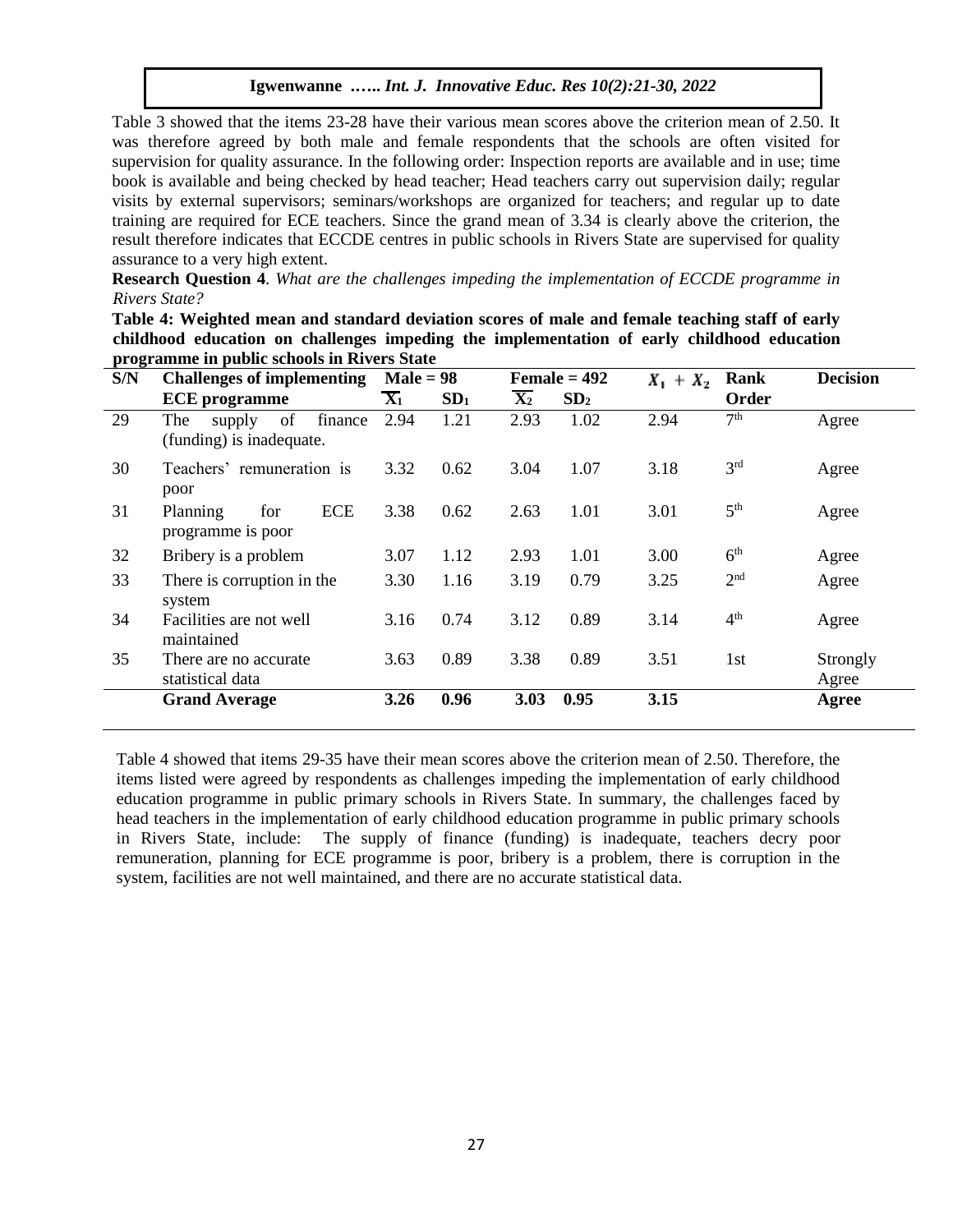**Hypothesis 1:** There is no significant difference between the mean scores of male and female caregivers in the supervision of schools in Rivers State for quality assurance.

|  |                                                           |  |  |  |  | Table 5: Z-test statistics of male and female teaching staff of early childhood education on |  |
|--|-----------------------------------------------------------|--|--|--|--|----------------------------------------------------------------------------------------------|--|
|  | supervision of schools in the state for quality assurance |  |  |  |  |                                                                                              |  |

| $\overline{\phantom{a}}$<br>Category |           | N  | $\overline{X}$ | <b>SD</b> | Df  | Level of<br>sig. | z-cal | z-crit | Decision |
|--------------------------------------|-----------|----|----------------|-----------|-----|------------------|-------|--------|----------|
| Male teaching<br>staff               |           | 98 | 3.35           | 0.90      | 588 | 0.05             | 0.31  | 1.96   | Retained |
| Female<br>staff                      | teach 492 |    | 3.32           | 0.73      |     |                  |       |        |          |

Table 5 revealed that male teaching staff of early childhood education have their mean scores and standard deviation of 3.35 and 0.90 respectively, while the female teaching staff have the mean and standard deviation of 3.32 and 0.73 respectively. With the degree of freedom of 588, the calculated z-test value is 0.31, which is less than the critical value of 1.96. Therefore, the researcher failed to reject the null hypothesis. By implication, there is no significant difference between the mean scores of the opinions of male and female teaching staff of early childhood education on supervision of schools in the state for quality assurance.

**Hypothesis 2:** There is no significant difference between the mean scores of male and female caregivers in the challenges impeding the implementation of ECCDE programme in Rivers State.

**Table 6: Z-test statistics of male and female teaching staff of early childhood education on challenges faced by school heads in the implementation of early childhood education in public primary schools in Rivers State.** 

| Category                 | N   | X    | <b>SD</b> | Df  | Level of sig. | z-cal | z-crit | Decision |
|--------------------------|-----|------|-----------|-----|---------------|-------|--------|----------|
| Male teaching staff      | 98  | 3.26 | 0.96      | 588 | 0.05          | 2.17  | 1.96   |          |
| Female teaching<br>staff | 492 | 3.03 | 0.95      |     |               |       |        | Rejected |

Table 6 showed that male teaching staff of early childhood education have their mean score of 3.26 and a standard deviation of 0.96 respectively, while the female teaching staff have 3.03 and 0.95 respectively. With a degree of freedom of 588, the calculated Z-value obtained was 2.17, greater than the critical value of 1.96. Therefore, the null hypothesis is rejected. This implies that, there is a significant difference between the mean scores of male and female teaching staff on challenges faced by school heads in the implementation of early childhood education programme in public primary schools in Rivers State.

#### **DISCUSSION OF FINDING**

The result revealed that most school adhered to the prescribed national minimum standard specifications in facilities such as playground, classroom with good ventilation, head teacher's office, tables and chairs for teachers, disposal of refuse and administrative office. Also revealed was the fact that facilities such as compound with good fence, standard classroom with built-in shelves of cupboard, chairs and tables for pupils, surface to wheel toys safely, good source of water, electricity, and cistern toilets, the adhere to the minimum standard was in over 50% of the sampled schools. Other facilities like merry-go-round, swings and slides, and well-equipped sick bay were only available in less than half of the sampled schools. The result showed that the schools did not totally adhere to the specifications of the National Minimum Standard in physical facilities. They were available in schools by a total average of 68% and not available in schools by 32%. Since the prescribed standard is the minimum specification, it is therefore required for compliance to specification to be 100% (full) in order to have an optimal implementation of the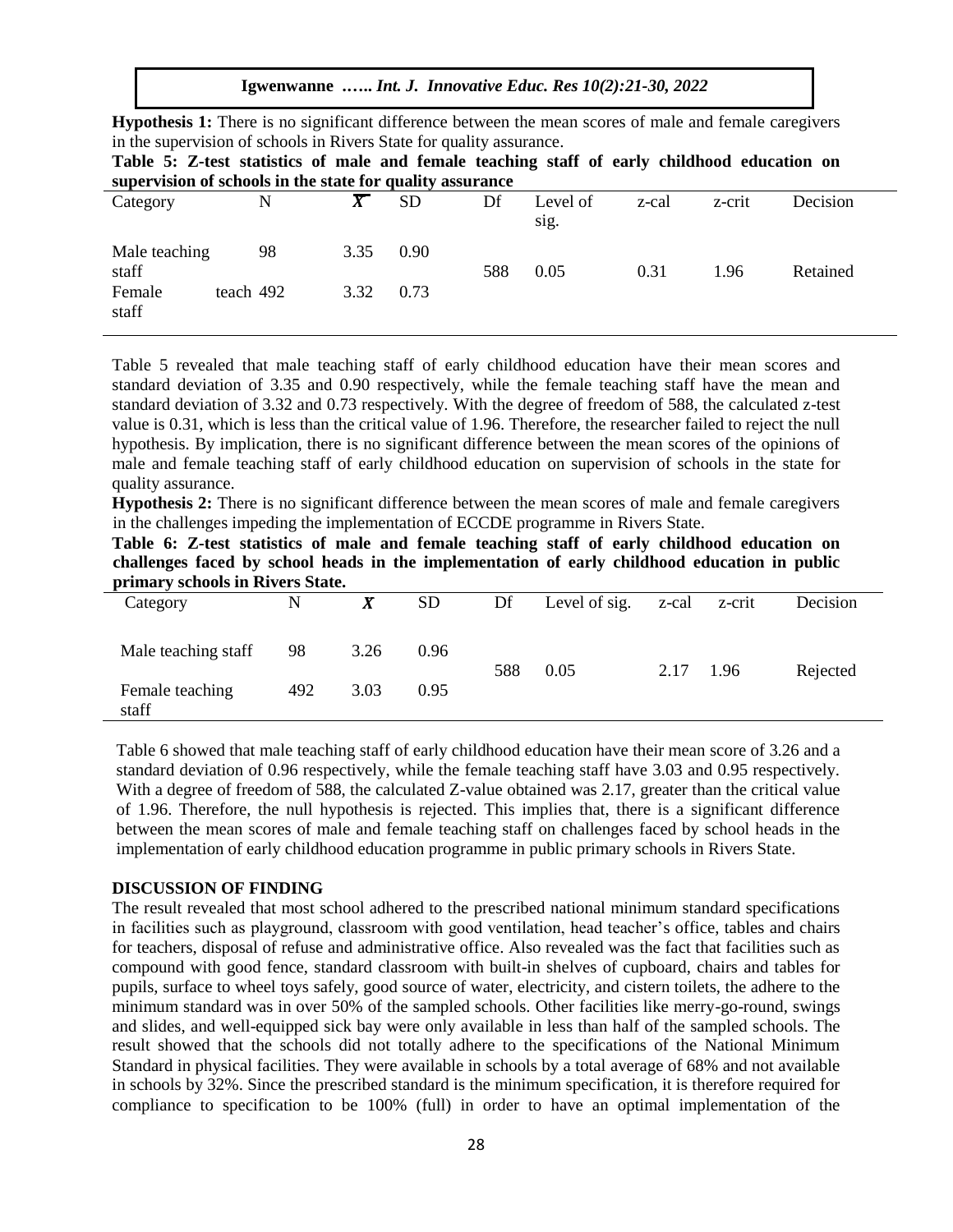programme in schools. The finding of this result is closely related to Udeh (2014), even by percentage. Udeh (2014) assessed the implementation of ECCDE programme were not available. It is however contrary to some of the findings of Adikom (2015) which revealed that 67% of the schools in the state lack good source of water. The current research revealed that 62.5% of the sampled schools have good source of water. The research findings are in line with the work of Ibanga (2010) and Osiobe (2010), where both researchers indicated inadequacy in the supply of facilities to schools. In early childhood education, the adequate provision of playground with facilities such as merry-go-rounds, swings and slides can never be over emphasized. The pupils are at this level are at their developmental stage and need to interact with such facilities for their healthy physical development and psychomotor.

The study also revealed that early childhood education programme in public primary schools in Rivers State adhere to specifications on staffing in the programme. The specifications include: One caregiver and one helper per 25 children of 0-3years, one care-giver and one helper per 35 children of 3-5 years, fit security personnel, head teacher, and staff movement register. These specifications are in line with the minimum standards for staffing as provided by NERDC (2004). The findings revealed that 79.2% of the sampled schools adhered to the specification of NERDC in staffing. Also, noteworthy is the fact that the remaining 20.8% of the sampled schools that were non-compliant were mostly schools in the rural areas. This is not in full agreement with the findings of Awani (2008) on teaching manpower requirements for the implementation of UBE in Rivers State. The findings revealed inadequacy in the supply of teachers for the UBE scheme. This research finding is not in agreement with those of Daniel-Bassey (2012) and Udeh (2014). However, in some schools, the classes were merged into one i.e., having the day care/crèche pupils in same classroom with the kindergarten pupils.

The study further showed that early childhood education programme in public primary schools in Rivers State are supervised for quality assurance. The measures for quality assurance include: Head teachers carry out supervision daily, time book is available and being checked by head teacher, visits from the external supervisors, inspection reports are available and in use, seminar/workshops are organized for teachers however, up to date training programmes are required for teachers/head teachers regularly by the government. The investigation of this research is in high agreement with the study of Igbinedion, et al. (2016) regarding school supervision. Both studies are in agreement on daily supervision by head teachers being carried out and regular visits from external supervision. This study has unearthed that seminar/workshop are organize regularly for teachers by the government as a way of improving quality assurance for the implementation of early childhood education in public primary schools in Rivers State. However, up to date trainings are required regularly to keep abreast of developments in early childhood education.

Finally, the study has shown that challenges in the implementation early childhood education programme in public primary schools in Rivers State include: The supply of finance (funding) is inadequate and invariably affect remuneration of teachers, planning for ECE programme is poor, bribery is a problem, there is corruption in the system, facilities are not well maintained, and there are no accurate statistical data. Funding is the livewire of any organisation. It plays a pivotal role in the functioning of any organisation. However, the finding of this study unraveled that it is a challenge in the implementation of early childhood education programme in public primary schools in Rivers State. In a concerted effort, Igbinedion, Abraham, and Nwogu (2016) asserted that there have been low allocations to education over the years in Rivers State, and this has affected early childhood education facilities status, and where available, are poorly maintained. The demographic data section of the questionnaire revealed that over 85% of the teachers in the sampled schools possess the requisite qualification for ECCDE Staffing. Also, revealed from the questionnaire is the need for up-to-date training of teachers for ECCDE programme. This brings to the conclusion that most of the teachers are well qualified but require adequate up to date training for the effective implementation of the programme. Udeh (2014) and Igbinedion, et al.; (2016) in their studies decried the lack of training and retraining of the teaching and non-teaching staff of Early Childhood Education as a problem in the state and Nigeria in general. Bribery is one of the challenges facing the implementation of early childhood education programme in public schools in Rivers State. This is in agreement with the work of Ejiogu cited in Okoroma (2006). The study revealed that facilities in